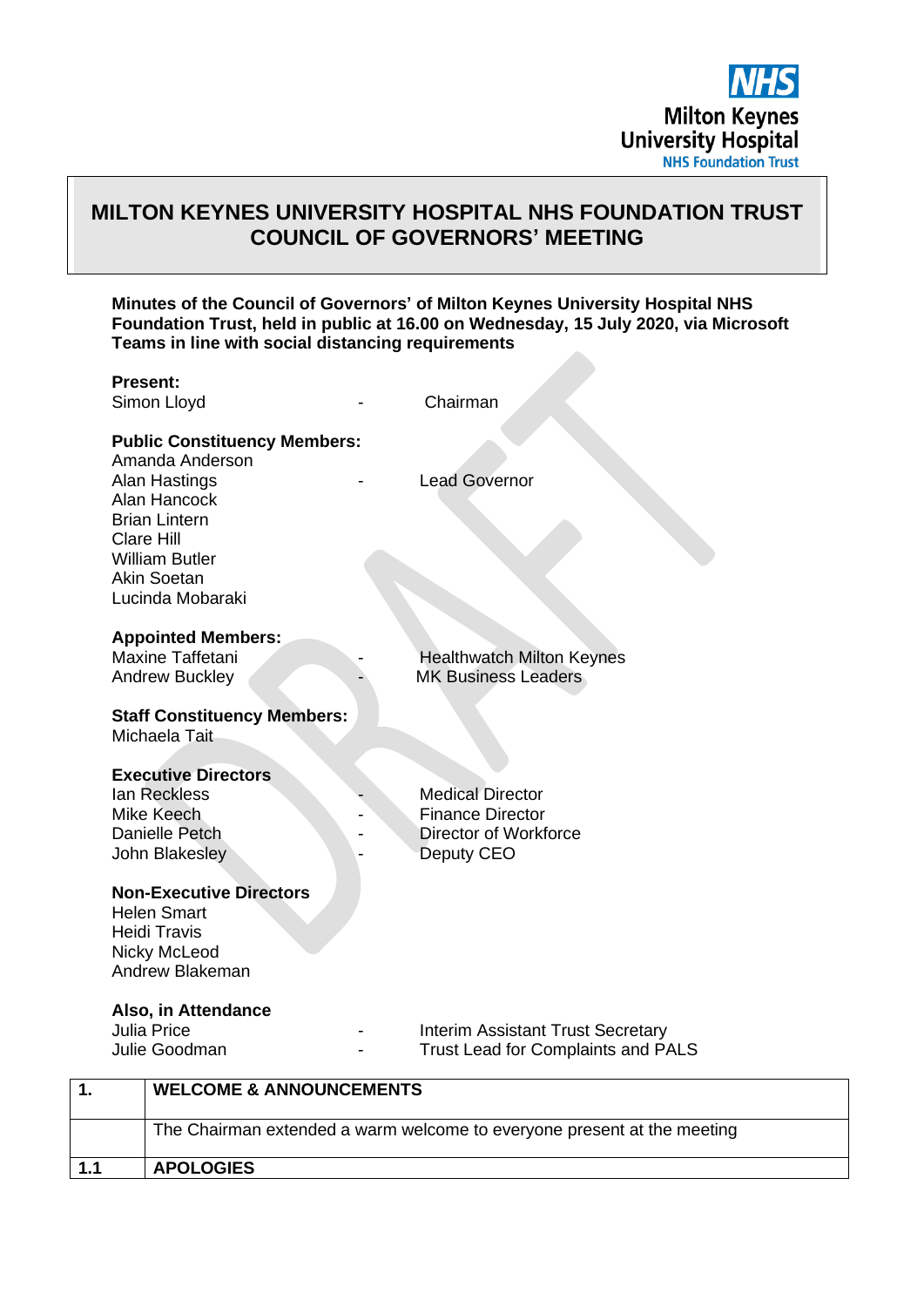|              | The following apologies for absence were received.                                           |  |
|--------------|----------------------------------------------------------------------------------------------|--|
|              |                                                                                              |  |
|              | David Barber, Public Constituency Member                                                     |  |
|              | Robert Johnson-Taylor, Public Constituency Member                                            |  |
|              | Ann Thomas, Public Constituency Member                                                       |  |
|              | Raju Kuzhively, Public Constituency Member                                                   |  |
|              | Niran Seriki, Public Constituency Member                                                     |  |
|              | Andrew Buckley, MK Business Leader                                                           |  |
|              | Andy Reilly, Milton Keynes Council                                                           |  |
|              | Haider Husain, Non-Executive Director                                                        |  |
|              | Emma Livesley, Director of Operations                                                        |  |
|              | Nicky Burns-Muir, Chief Nurse and Director of Patient Care                                   |  |
|              | Joe Harrison, Chief Executive Officer                                                        |  |
|              | Alison Marlow, Interim Trust Secretary                                                       |  |
|              |                                                                                              |  |
| 1.2          | <b>DECLARATIONS OF INTEREST</b>                                                              |  |
|              | There were no new declarations of interest received and no interests received in relation to |  |
|              | any other open items on the agenda.                                                          |  |
| 1.3          | <b>MINUTES</b>                                                                               |  |
| (a)          | Minutes from the Council of Governors meeting held on 12 February 2020                       |  |
|              | The draft minutes from the meeting on 12 February were adjusted prior to today's meeting     |  |
|              | to incorporate amendments in relation to inaccuracies with regard to attributed comments     |  |
|              | made by Alan Hastings and Alan Hancock. The revised set of minutes is available from         |  |
|              | the Trust Secretary on request.                                                              |  |
|              |                                                                                              |  |
|              | The Chairman noted that the Council of Governors meeting on 14 April had been cancelled      |  |
|              | due to the pandemic.                                                                         |  |
|              |                                                                                              |  |
| (b)          | <b>MATTERS ARISING / ACTION LOG</b>                                                          |  |
|              | <b>Action Log</b>                                                                            |  |
|              | The two outstanding actions were reviewed and closed.                                        |  |
|              |                                                                                              |  |
| $\mathbf{2}$ | <b>CHAIRMAN AND CHIEF EXECUTIVE REPORTS</b>                                                  |  |
| (a)          | <b>Chairman's Report</b>                                                                     |  |
|              |                                                                                              |  |
|              | The Chairman advised the Committee that the new Chair of the Integrated Care System          |  |
|              | (ICS), Dr Rima Makarem, has now taken up her post and is working hard to re-energise         |  |
|              | the system, recognising the two Integrated Care Partnerships of Milton Keynes and            |  |
|              | separately, Luton and Bedford.                                                               |  |
|              |                                                                                              |  |
|              | Simon reported that he had recently attended a regional chairs meeting where the main        |  |
|              | focus had been the pandemic, throughout which the majority of the region and indeed the      |  |
|              | Hospital, have performed very well.                                                          |  |
|              |                                                                                              |  |
|              | Simon reported that he had received a communication from Amanda Pritchard, Chief             |  |
|              | Operating Officer of NHS Improvement, which focused on restarting services. Particular       |  |
|              | reference was made therein to governance, confirming that virtual board and governor         |  |
|              | meetings will continue for the foreseeable future in place of face to face meetings. The     |  |
|              | means of delivery for the Annual Members Meeting scheduled for September is being            |  |
|              | considered and the Council will be kept informed.                                            |  |
|              |                                                                                              |  |
|              | Resolved: The Chairman's report was received and noted.                                      |  |
|              |                                                                                              |  |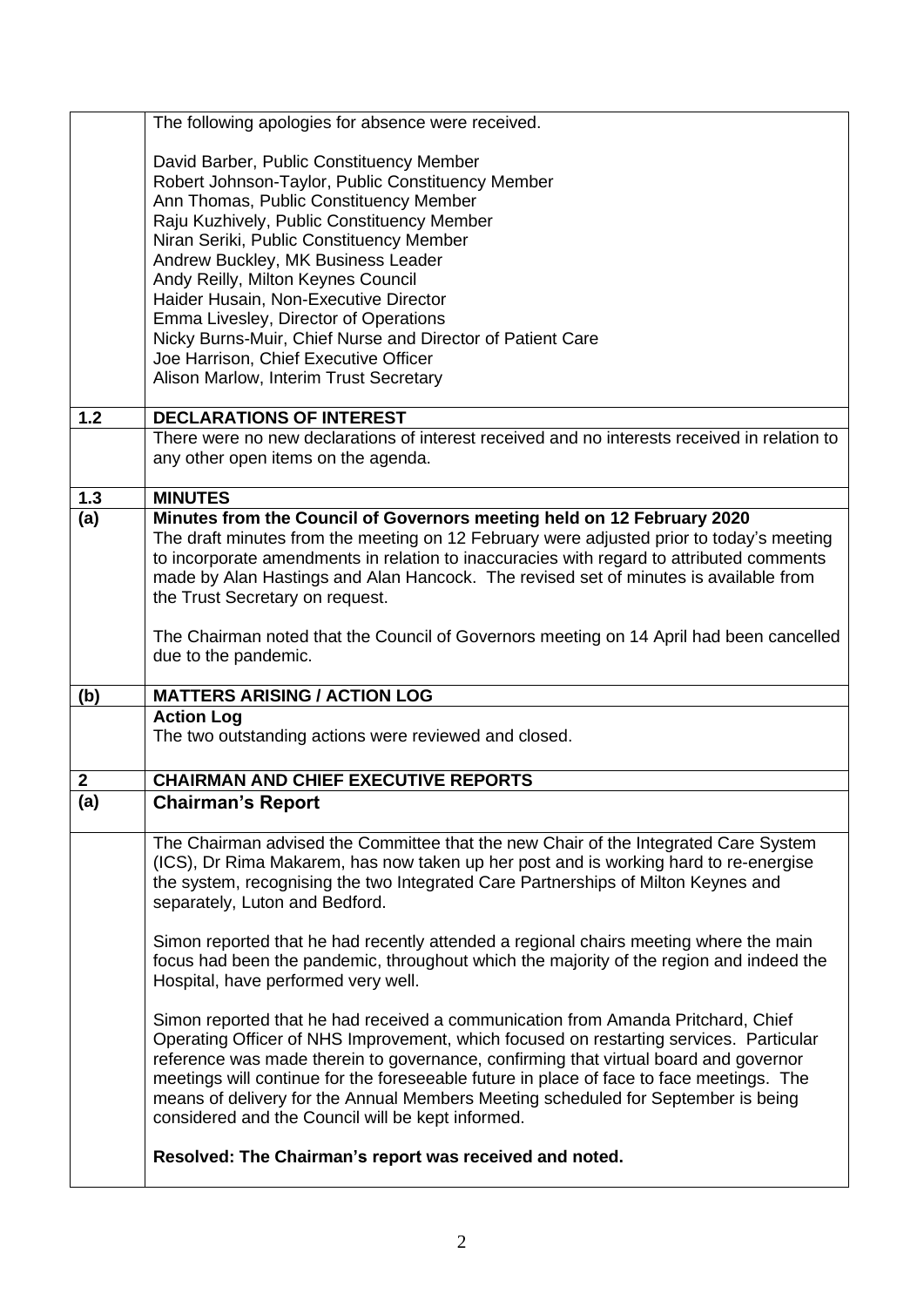| (b) | <b>Chief Executive's Report</b>                                                                                                                                                                                                                                                                                                                                                                                                                                                                                                                                                                                                                                                                                                                                                                                                                                                                                                                                                                                                                                                                                                                                                                                                                                                                                                                                                                                                                                                                                                                                                                                                                                                                                                                                                           |
|-----|-------------------------------------------------------------------------------------------------------------------------------------------------------------------------------------------------------------------------------------------------------------------------------------------------------------------------------------------------------------------------------------------------------------------------------------------------------------------------------------------------------------------------------------------------------------------------------------------------------------------------------------------------------------------------------------------------------------------------------------------------------------------------------------------------------------------------------------------------------------------------------------------------------------------------------------------------------------------------------------------------------------------------------------------------------------------------------------------------------------------------------------------------------------------------------------------------------------------------------------------------------------------------------------------------------------------------------------------------------------------------------------------------------------------------------------------------------------------------------------------------------------------------------------------------------------------------------------------------------------------------------------------------------------------------------------------------------------------------------------------------------------------------------------------|
|     | In the absence of the Chief Executive, John Blakesley advised that the two main areas that<br>had been requested for presentation are covered later in the agenda. These relate to an<br>update on the pandemic (Item 3.1) and the restarting of services (Item 6.1 - Performance<br>Report.                                                                                                                                                                                                                                                                                                                                                                                                                                                                                                                                                                                                                                                                                                                                                                                                                                                                                                                                                                                                                                                                                                                                                                                                                                                                                                                                                                                                                                                                                              |
|     | Resolved: The Chairman's report was received and noted on this basis.                                                                                                                                                                                                                                                                                                                                                                                                                                                                                                                                                                                                                                                                                                                                                                                                                                                                                                                                                                                                                                                                                                                                                                                                                                                                                                                                                                                                                                                                                                                                                                                                                                                                                                                     |
| 3.1 | <b>Covid-19 Report</b>                                                                                                                                                                                                                                                                                                                                                                                                                                                                                                                                                                                                                                                                                                                                                                                                                                                                                                                                                                                                                                                                                                                                                                                                                                                                                                                                                                                                                                                                                                                                                                                                                                                                                                                                                                    |
|     | Ian Reckless provided a summary of the hospital's response to the Covid-19 pandemic<br>and began by commenting on the length of time the hospital had been dealing with the<br>situation which began with the Hospital's involvement in looking after the quarantined<br>repatriated guests from Wuhan accommodated in a hotel in Kent's Hill in late January /<br>early February. The hospital has been fortunate in the degree to which it has been<br>affected compared to other Trusts in the surrounding region and beyond. Over the last 5-6<br>weeks, things have become much more settled. The worst period occurred at the end of<br>March / beginning of April but there was very good collaboration between the hospital,<br>Council, CNWL, families and patients. Ian referenced CNWL in particular who were able<br>to increase their provision of care. This resulted in a fair number of vacant adult beds<br>which was an unusual situation for the hospital to be in. However, the hospital's ITU ward<br>was a particular pressure point with double the normal number of patients requiring<br>ventilation and all with Covid. This was hugely challenging for the ITU Team. Ian<br>explained that from a doctor perspective, anaesthetists possess the transferable skills<br>required and were able to assist but it was more challenging for nurses. However, the<br>response from other areas in the hospital to help out was extremely good, particularly from<br>the Emergency Department and Ward 1. Nursing teams from different areas worked very<br>well together in ITU. Ian made reference to the effective team working, as demonstrated<br>through the Ross Kemp documentary. He warned that there could be further peaks at any<br>point in the future. |
|     | In the Trust there were 600 positive tests over the whole period, around 450 of these were<br>for patients while the rest were for staff. Of those who tested positive, 117 subsequently<br>died. Ian explained that the swab is not 100% accurate and a further 15-20 people who<br>died did not have a positive swab but did display symptoms of Covid and it was strongly<br>suspected they had had the illness. In context, nationally there were 45,000 deaths and<br>around 130 of these occurred in this hospital.                                                                                                                                                                                                                                                                                                                                                                                                                                                                                                                                                                                                                                                                                                                                                                                                                                                                                                                                                                                                                                                                                                                                                                                                                                                                 |
|     | The hospital was asked to test as many staff as possible in a given week in April/May and<br>of these 3% had Covid at that time. Ian stated that if this exercise was repeated today the<br>number would be much lower. The hospital also participated in a study on antibody testing<br>and of 2,500 staff tested, 19% were shown to have previously been exposed to Covid.                                                                                                                                                                                                                                                                                                                                                                                                                                                                                                                                                                                                                                                                                                                                                                                                                                                                                                                                                                                                                                                                                                                                                                                                                                                                                                                                                                                                              |
|     | There have been two patients who have tested positive in the hospital over the last two<br>weeks. Close monitoring of the situation both here and in the community is being<br>maintained in association with Public Health and the Council to ensure that, should an<br>outbreak occur, it can be pinpointed quickly bearing in mind our proximity to Bedford, an<br>area more adversely affected by the pandemic. Attention is focused on organising a safe<br>environment should there be another spike and this includes putting social distancing<br>measures in place to enable the recommencement of some routine services. Screening<br>programmes have restarted and this is one of the first hospitals in the area to manage this,<br>currently operating at 40-50% efficiency but expected to increase to 70% by the end of the<br>summer. There are currently 90 patients who have waited over a year or more for<br>treatment and this is clearly not a satisfactory position.                                                                                                                                                                                                                                                                                                                                                                                                                                                                                                                                                                                                                                                                                                                                                                                               |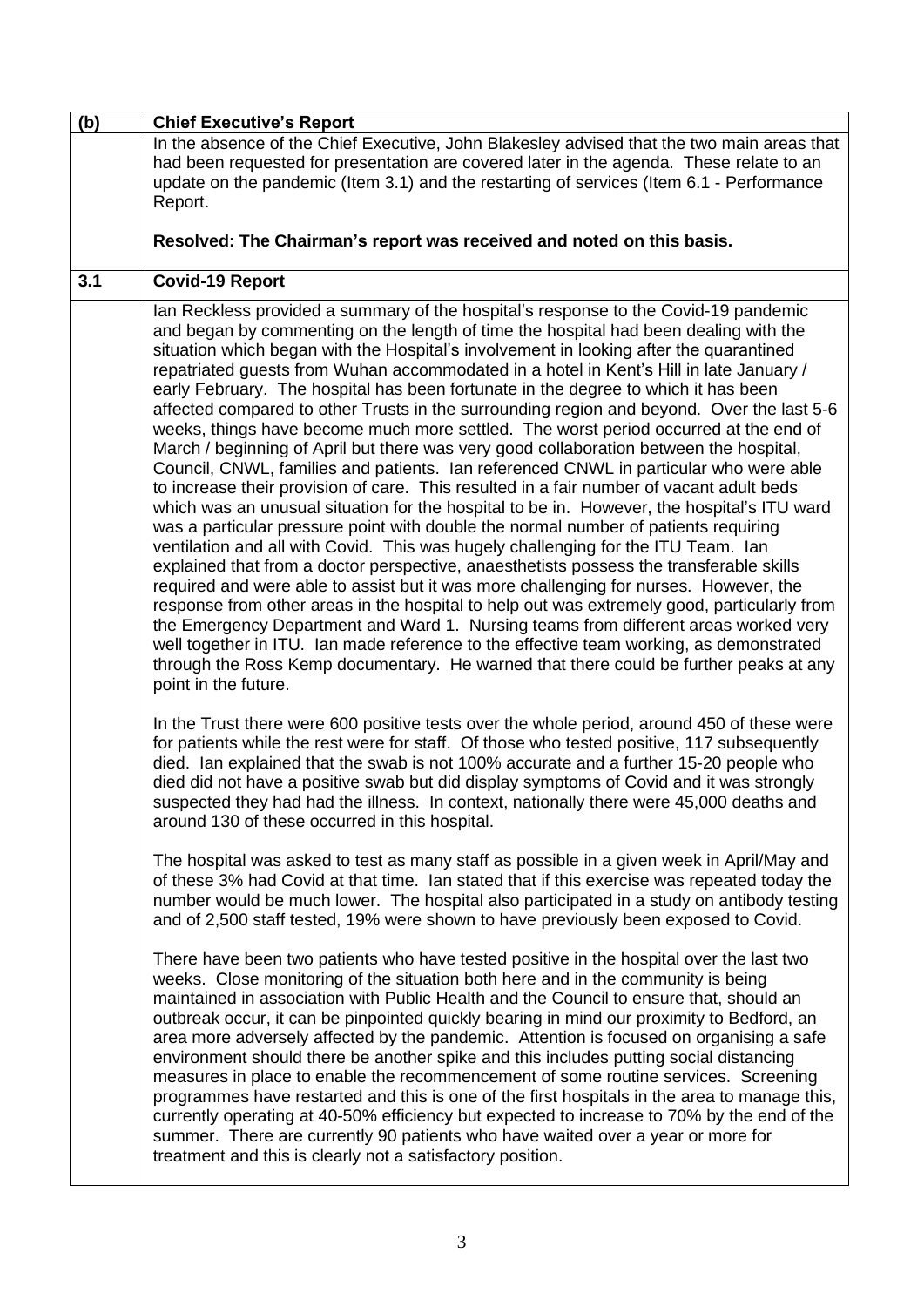|     | provided in this report is published to reassure the public that it is safe to attend<br>appointments at the hospital. He would like to share the information with his PPG. Ian<br>agreed that this should be possible and he reiterated the close working relationships<br>developed with community partners throughout the pandemic and added that he has been<br>speaking to large groups of GPs on a weekly basis who would also be happy to convey the<br>messages in this report to the public.<br>Alan Hancock asked if there were any recorded problems with reinstating outpatient<br>services, for example, in Endoscopy. Ian explained that Endoscopy is a particular area of<br>concern due to the aerosol generating procedures that are undertaken which can infect<br>people within the vicinity. Therefore, there is a major focus on protective equipment and<br>cleaning between cases. Essentially this results in the service, nationally, operating at<br>50% efficiency. Patients are being offered CT instead where possible. There is<br>recognition that patients are more anxious about attending the hospital at the moment, but |
|-----|-------------------------------------------------------------------------------------------------------------------------------------------------------------------------------------------------------------------------------------------------------------------------------------------------------------------------------------------------------------------------------------------------------------------------------------------------------------------------------------------------------------------------------------------------------------------------------------------------------------------------------------------------------------------------------------------------------------------------------------------------------------------------------------------------------------------------------------------------------------------------------------------------------------------------------------------------------------------------------------------------------------------------------------------------------------------------------------------------------------------------------------------------------------|
|     | lan said that it is probably safer now than it has ever been. Patients treated under general<br>anaesthetic are asked to self-isolate for a two-week period before coming in and to also<br>undergo testing.                                                                                                                                                                                                                                                                                                                                                                                                                                                                                                                                                                                                                                                                                                                                                                                                                                                                                                                                                |
|     | Alan Hastings asked what the likely impact of changes to the contracts for private hospitals<br>are likely to be for the hospital. Ian explained that the Government's procurement of<br>private hospitals has been very effective and in Milton Keynes the hospital has been<br>working very closely with the Saxon Clinic and Blakelands to use their facilities where<br>possible but both of these providers are quite small scale and cannot provide intensive<br>care for high risk patients. They are therefore limited in the procedures they can do. For<br>these reasons, they have had a marginal impact on the hospital's waiting lists.                                                                                                                                                                                                                                                                                                                                                                                                                                                                                                        |
|     | Alan Hastings also asked if there were any changes in procedures or protocols caused by<br>Covid that the hospital would like to retain. Ian responded that the use of technology to<br>improve services is the most obvious change across the whole of the NHS and it is hoped<br>that an appropriate level of outpatient appointments will continue to be delivered virtually.<br>Another positive change is that over the years, clinicians have become much more<br>specialised but, due to the pandemic, have had to revert to more general practice. In<br>addition, nurses who experienced working in intensive care will take those skills back to<br>their wards with confidence.                                                                                                                                                                                                                                                                                                                                                                                                                                                                  |
|     | Resolved: The Covid-19 Report was received and noted.                                                                                                                                                                                                                                                                                                                                                                                                                                                                                                                                                                                                                                                                                                                                                                                                                                                                                                                                                                                                                                                                                                       |
| 3.2 | <b>BAME</b> update                                                                                                                                                                                                                                                                                                                                                                                                                                                                                                                                                                                                                                                                                                                                                                                                                                                                                                                                                                                                                                                                                                                                          |
|     | Danielle Petch reported that there have been a number of data requests over the last few<br>weeks for information relating to staff, particularly in relation to ethnicity and testing positive<br>for Covid. These are being worked through. The hospital aims to publish permitted<br>information on the website. From an HR perspective, around 1600 out of 4700 staff have a<br>BAME background and at 34%, this is representative of the community the hospital serves.<br>However, it is recognised that more work is required for the staff base to represent other<br>groups.                                                                                                                                                                                                                                                                                                                                                                                                                                                                                                                                                                       |
|     | During the pandemic thorough risk assessments were undertaken, adhering to guidance<br>from NHS Employers. These take into account medical conditions, ethnicity, areas of work<br>and age. They are carried out by managers and where people are found to be in clinically<br>vulnerable categories or are themselves extremely vulnerable, the assessments are<br>reviewed by a panel to assess what actions can be taken. These may include moving to a<br>lower risk area or making reasonable adjustments. To date 1000 assessments have been<br>reviewed by panel who meet on a daily basis. All staff received an assessment form with                                                                                                                                                                                                                                                                                                                                                                                                                                                                                                               |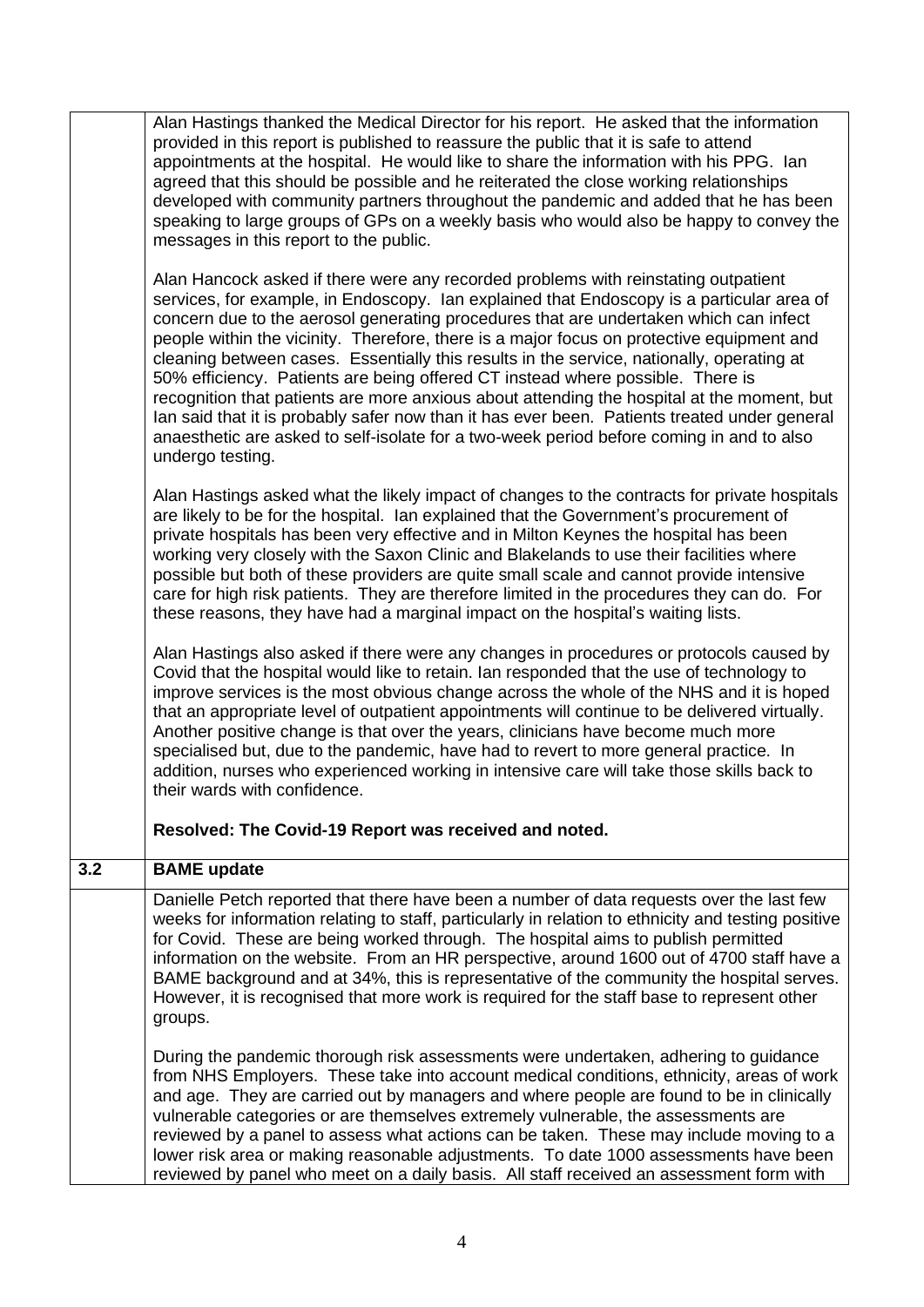|     | their latest payslip asking them to complete it if desired or signing to say they did not. In<br>this way the hospital is assured that all staff have been taken into account.                                                                                                                                                                                                                                                                                                                                                                                                                                                                                                                                                    |
|-----|-----------------------------------------------------------------------------------------------------------------------------------------------------------------------------------------------------------------------------------------------------------------------------------------------------------------------------------------------------------------------------------------------------------------------------------------------------------------------------------------------------------------------------------------------------------------------------------------------------------------------------------------------------------------------------------------------------------------------------------|
|     | The Chief Executive and Danielle have actively engaged with the BAME community within<br>the hospital and have held a series of listening events which were well received and<br>helped identify anxieties and issues. Most recently, a Leadership Inclusion Council is<br>being established. Each chair from the many staff networks, e.g. BAME, Disability,<br>LGBQT, Women's and the newly formed Faith network, will be invited to sit on the Council<br>which will be chaired by Simon Lloyd with the CEO and Danielle also attending. The<br>Council will consider board papers and will have the opportunity to feedback and engage<br>with the organisation at a high level.                                              |
|     | Staff who have been shielding will be coming back to work at the end of this month and it is<br>recognised that they will need plenty of support and reassurance. This is being put in<br>place.                                                                                                                                                                                                                                                                                                                                                                                                                                                                                                                                  |
|     | Lucinda Mobaraki highlighted the case of a pregnant member of staff who feels vulnerable<br>and stressed because there is not sufficient office space for social distancing. Danielle<br>advised that up to 28 weeks, pregnant staff can remain in the workplace in non-patient<br>facing areas, move temporarily to other roles, or can work from home. She advised that<br>this particular staff member should complete an assessment and discuss her options with<br>her line manager. All NHS staff should be wearing masks unless their workplace has been<br>assessed and designated a Covid-free area.                                                                                                                     |
|     | Akin Soetan asked what provision there is to protect people from bullying and harassment.<br>Danielle responded that the Trust has taken a strong stance that people should in no way<br>be bullied or harassed and should feel free to be themselves at work. There is a fair and<br>just culture and mediation is the first route before formal processes are implemented.<br>Issues can be raised informally with managers, through the staff networks, peer-to-peer<br>colleagues or the Freedom To Speak Up Guardians. Akin asked if the bullying and<br>harassment policy could be published on the website and Danielle agreed to look into this<br>although it is not normal practice for the Trust to publish policies.  |
|     | Resolved: The PALS presentation was received and noted.                                                                                                                                                                                                                                                                                                                                                                                                                                                                                                                                                                                                                                                                           |
| 3.3 | <b>Digital update</b>                                                                                                                                                                                                                                                                                                                                                                                                                                                                                                                                                                                                                                                                                                             |
|     | John Blakesley reported that there are now many people using the MyCARE patient portal<br>and good feedback has been received so far. It will soon be possible for patients to<br>access their letters from the hospital as well. This will save the hospital around £1 per<br>letter which can be reinvested elsewhere. Concern was raised over appointment letters<br>advising patients to attend face to face, followed by advice on the day, that their<br>appointment will be held virtually instead. John Blakesley apologised for this and said that<br>there are around 5,000 different letter templates in the system and the huge task of<br>redrafting them is underway. He said that the problem is slowly resolving. |
|     | William Butler asked what the timescales are to facilitate patients making adjustments to<br>the dates and times of their appointments, cancelling appointments and receiving reports.<br>John explained that those facilities exist for some services but not all. William advised that<br>the website for the portal, lists 'see your test results' as an option and it was explained that<br>this option is not yet available and there is no definitive timescale set. It was agreed that<br>the website should reflect this.                                                                                                                                                                                                 |
|     | John advised that the problems with the availability of renal results is one that Oxford<br>University Hospitals needs to resolve. It was pointed out that Oxford's stance is that Milton<br>Keynes are not uploading the results.                                                                                                                                                                                                                                                                                                                                                                                                                                                                                                |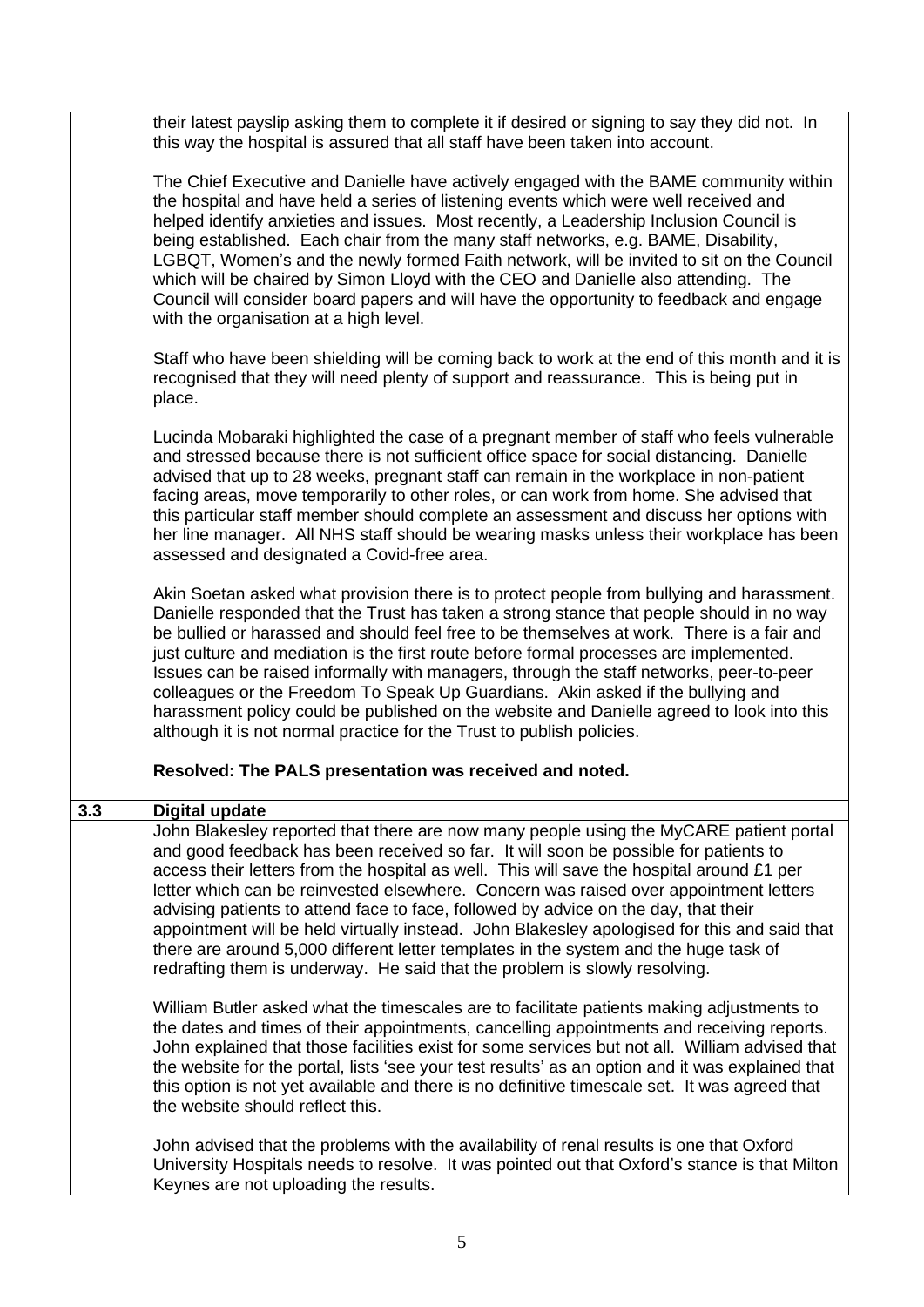|     | Resolved: The Digital update was received and noted.                                                                                                                                                                                                                                                                                                                                                                                                                                                                                                                                                                                                                                                                                                                                                                                                                                                                                                                                                                                                                             |
|-----|----------------------------------------------------------------------------------------------------------------------------------------------------------------------------------------------------------------------------------------------------------------------------------------------------------------------------------------------------------------------------------------------------------------------------------------------------------------------------------------------------------------------------------------------------------------------------------------------------------------------------------------------------------------------------------------------------------------------------------------------------------------------------------------------------------------------------------------------------------------------------------------------------------------------------------------------------------------------------------------------------------------------------------------------------------------------------------|
| 3.4 | <b>Patient Advice and Liaison Service (PALS) Presentation</b>                                                                                                                                                                                                                                                                                                                                                                                                                                                                                                                                                                                                                                                                                                                                                                                                                                                                                                                                                                                                                    |
|     | Julie Goodman gave a presentation on the PALS and Complaints Service. The<br>Complaints Service is based in Oak House and is open from 9-5pm Monday to Friday and<br>PALS is open to the public from 9:30 to 4pm in Main Reception. The service is patient led.<br>Julie explained that a complaint is an expression of dissatisfaction received formally or<br>informally, written or verbal. The difference between PALS and the Complaints Service is<br>PALS aim to resolve issues happening in real time and is quite informal whereas the<br>Complaints Service is more formal. Julie spoke about the value of complaints in helping<br>the organisation learn from past mistakes and how they often contain good ideas on how it<br>can improve.                                                                                                                                                                                                                                                                                                                          |
|     | Helen Smart highlighted the recent publication of the Cumberlege report, First Do No<br>Harm, and she wondered whether the organisation can do anything further around patient<br>voice. Julie advised that her Department works closely with the Patient Experience Team<br>and ensures that all complaints are triangulated, with learning shared widely across the<br>Trust. She reported that when face to face meetings are allowed, there are plans to hold<br>events with the public to find out how they feel about the service and how it can be<br>improved. Helen Smart suggested looking into the patient story programme from NHSI.<br>Michaela Tait (Patient Experience Manager) advised that she is looking into digital story<br>telling which is about capturing the essence of a patient story in 3 minutes. Michaela<br>expanded on the opportunities for Patient Experience, PALS and Complaints to take<br>forward following a discussion this week at the women's network, led by Kate Jarman<br>(Director of Corporate Affairs) on the Cumberlege report. |
|     | Maxine Taffetani commented on the high presence PALS have maintained throughout<br>Covid in the main reception area of the hospital and she asked how the service coped and<br>how the backlog is being managed. Julie responded that advice nationally was to pause<br>all complaints from April to 1 July. All complainants awaiting a response were contacted to<br>advise them of this, and staff unable to work clinically were asked where possible to<br>complete investigations and responses. This measure cleared the backlog and the system<br>was restarted in June. The number of complaints received has reduced by 25%. PALS<br>continued to operate but without seeing people face to face. A relatives' information line<br>was established and PALS was also involved with delivering laminated letters to loved<br>ones on the wards.                                                                                                                                                                                                                         |
|     | In response to a question on how to put forward suggestions for improvements, Julie<br>advised doing this through the hospital website.                                                                                                                                                                                                                                                                                                                                                                                                                                                                                                                                                                                                                                                                                                                                                                                                                                                                                                                                          |
|     | Simon Lloyd thanked Julie Goodman for her presentation and the excellent work taking<br>place in the Complaints and PALS department                                                                                                                                                                                                                                                                                                                                                                                                                                                                                                                                                                                                                                                                                                                                                                                                                                                                                                                                              |
|     | Resolved: The PALS presentation was received and noted.                                                                                                                                                                                                                                                                                                                                                                                                                                                                                                                                                                                                                                                                                                                                                                                                                                                                                                                                                                                                                          |
| 3.5 | <b>Estates Development Presentation</b>                                                                                                                                                                                                                                                                                                                                                                                                                                                                                                                                                                                                                                                                                                                                                                                                                                                                                                                                                                                                                                          |
|     | John Blakesley gave a presentation and update on proposals to meet growing demand<br>within Milton Keynes. With 2,900 new homes being built in MK, the population is estimated<br>to be 500,000 by 2030. Inpatient growth has risen by 30% since 2011. The Trust's<br>maternity unit was already at capacity; and with seven new schools opened in MK the<br>number of children in the town had increased by a third in seven years. Surgery has been<br>criticised in the past over its facilities. Plans include a pathway unit, imaging centre,<br>women's and children's hospital, surgical block, radiotherapy services, a third multi-storey                                                                                                                                                                                                                                                                                                                                                                                                                               |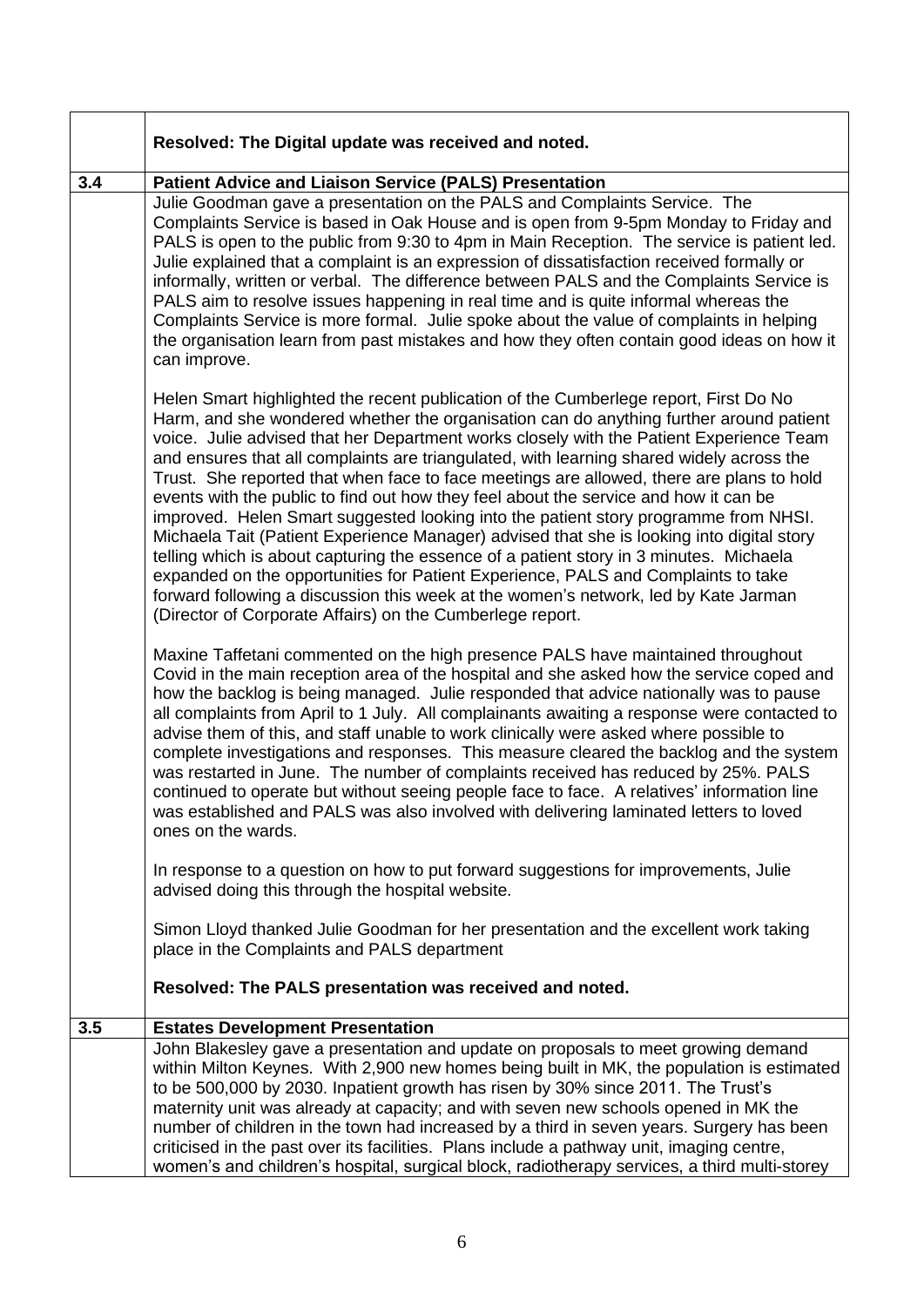|     | care park, office accommodation and primary care hubs as part of MKPlace facilities. The<br>outline business case is being drafted and a project team is close to being appointed,<br>funded through £1.1m seed funding. Changes to designs will be required to take account<br>of the challenges of Covid. Notwithstanding, there is a high degree of confidence that the |  |  |
|-----|----------------------------------------------------------------------------------------------------------------------------------------------------------------------------------------------------------------------------------------------------------------------------------------------------------------------------------------------------------------------------|--|--|
|     | finance will be made available for the projects to proceed.                                                                                                                                                                                                                                                                                                                |  |  |
|     | Alan Hastings asked whether Governors or patient representatives will be involved in the                                                                                                                                                                                                                                                                                   |  |  |
|     | designs and John confirmed that they, commissioners and Healthwatch would be involved.                                                                                                                                                                                                                                                                                     |  |  |
|     | Resolved: The Estates Development Presentation was received and noted.                                                                                                                                                                                                                                                                                                     |  |  |
| 4.1 | Summary Report - Finance & Investment Committee, 1 June 2020                                                                                                                                                                                                                                                                                                               |  |  |
|     | Heidi Travis, Chair of the Finance & Investment Committee, took the opportunity to thank                                                                                                                                                                                                                                                                                   |  |  |
|     | the Finance Team for their input to the meeting and preparing the papers given the                                                                                                                                                                                                                                                                                         |  |  |
|     | pressure the Hospital was under at this time particularly as Mike Keech was leading on<br>PPE.                                                                                                                                                                                                                                                                             |  |  |
|     | Resolved: The Summary Report from Finance and Investment Committee was noted                                                                                                                                                                                                                                                                                               |  |  |
| 4.2 | Summary Report - Charitable Funds Committee, 10 June 2020                                                                                                                                                                                                                                                                                                                  |  |  |
|     | Heidi Travis, Chair of the Charitable Funds Committee, took the opportunity to                                                                                                                                                                                                                                                                                             |  |  |
|     | acknowledge and thank the Fundraising Team who had played a significant part in the                                                                                                                                                                                                                                                                                        |  |  |
|     | hospital's response to Covid, transforming the way they worked.                                                                                                                                                                                                                                                                                                            |  |  |
|     | Resolved: The Summary Report from Charitable Funds Committee was noted                                                                                                                                                                                                                                                                                                     |  |  |
| 4.3 | Summary Report - Quality & Clinical Risk Committee, 22 June 2020                                                                                                                                                                                                                                                                                                           |  |  |
|     | Helen Smart, Chair of the Quality & Clinical Risk Committee, advised the Council that a<br>seminar is scheduled to take place before the next committee meeting to look in more<br>detail at the Patient Experience Quarter 4 Report to gain further assurance.                                                                                                            |  |  |
|     | Brian Lintern highlighted the Trust's worsening SHMI (Summary Hospital-level Mortality<br>Indicator) position and this was reviewed under Item 6.1 (Performance Report)                                                                                                                                                                                                    |  |  |
|     | Resolved: The Summary Report from Quality & Clinical Risk Committee was noted                                                                                                                                                                                                                                                                                              |  |  |
| 4.4 | Summary Report - Audit Committee, 22 June 2020                                                                                                                                                                                                                                                                                                                             |  |  |
|     | Resolved: The Summary Report from Audit Committee was noted                                                                                                                                                                                                                                                                                                                |  |  |
| 4.5 | Summary Report - Workforce & Development Assurance Committee, 4 May 2020                                                                                                                                                                                                                                                                                                   |  |  |
|     | Simon Lloyd explained that John Clapham, Non-Executive Director, had recently stood<br>down from the Board upon retirement from the University of Buckingham. As a result, a                                                                                                                                                                                               |  |  |
|     | replacement is being sought. In the meantime, Haider Husain and John Lisle have joined<br>the Charitable Funds Committee and Helen Smart has joined the Workforce &                                                                                                                                                                                                        |  |  |
|     | Development Assurance Committee.                                                                                                                                                                                                                                                                                                                                           |  |  |
|     | Resolved: The Summary Report from Workforce & Development Assurance<br><b>Committee was noted</b>                                                                                                                                                                                                                                                                          |  |  |
| 5.1 | <b>Healthwatch Milton Keynes</b>                                                                                                                                                                                                                                                                                                                                           |  |  |
|     | (a) Annual Report                                                                                                                                                                                                                                                                                                                                                          |  |  |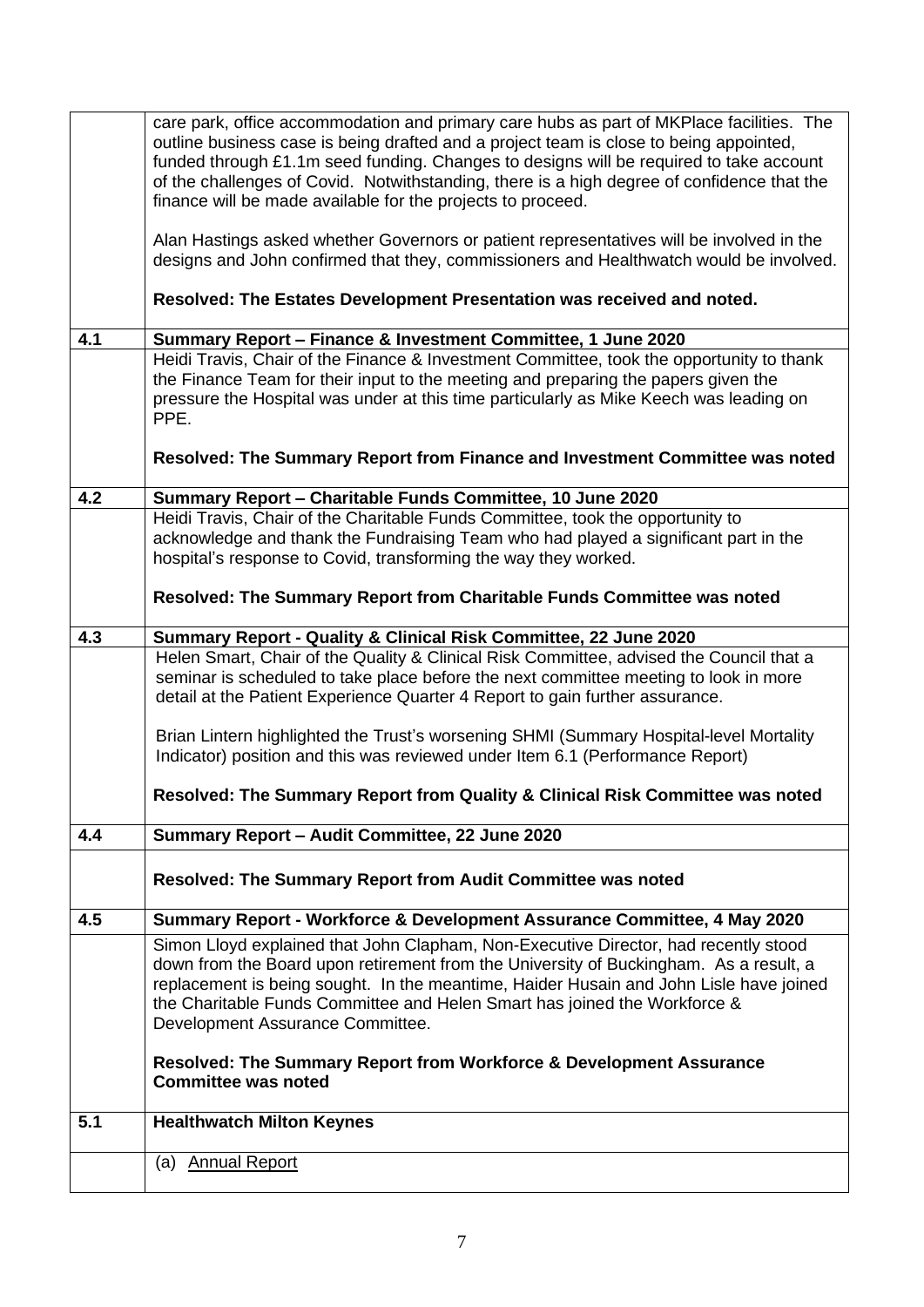|     | Maxine Taffetani advised that there will be no Annual General Meeting this year to<br>showcase the work undertaken in year. The report provides evidence of what has been<br>achieved. Simon Lloyd commented on this staggering volume of work. Maxine highlighted<br>the Enter and View Visit to Maternity which was something they had wanted to do for some<br>time. Follow up visits to children and family centres were made to ask how people felt<br>about their experiences some weeks later. Feedback was really positive particularly with<br>regard to ward staff. Other comments were around partners not having much room, ward<br>temperature, and how crowded the wards were. It was acknowledged that the latter is<br>likely to change in view of the impact of Covid.                                                                                                                                                                            |
|-----|--------------------------------------------------------------------------------------------------------------------------------------------------------------------------------------------------------------------------------------------------------------------------------------------------------------------------------------------------------------------------------------------------------------------------------------------------------------------------------------------------------------------------------------------------------------------------------------------------------------------------------------------------------------------------------------------------------------------------------------------------------------------------------------------------------------------------------------------------------------------------------------------------------------------------------------------------------------------|
|     | (b) Covid-19 Survey Report<br>Maxine Taffetani explained that it was felt to be very important for people to have the<br>opportunity to express their views during lockdown with regard to the changes to services.<br>The surveys were sent fortnightly and she commented on the fact that the majority of<br>respondents were women, mostly over 65 and generally non-BAME. The report is<br>designed to aid the hospital in the provision of better support for people in the event of a<br>second phase. Simon Lloyd thanked Maxine for a very informative report.                                                                                                                                                                                                                                                                                                                                                                                             |
|     | Resolved: The Healthwatch Annual Report and Covid-19 Survey Report were noted<br>and received                                                                                                                                                                                                                                                                                                                                                                                                                                                                                                                                                                                                                                                                                                                                                                                                                                                                      |
| 5.2 | <b>Lead Governor's Report</b><br>Alan Hastings reported that he had been unable to attend the last meeting of lead<br>governors.                                                                                                                                                                                                                                                                                                                                                                                                                                                                                                                                                                                                                                                                                                                                                                                                                                   |
|     | He has been reviewing various new and revised leaflets at the Trust for Patient<br>Experience.                                                                                                                                                                                                                                                                                                                                                                                                                                                                                                                                                                                                                                                                                                                                                                                                                                                                     |
|     | He thanked the Trust and all the staff for their efforts during this difficult period and he also<br>thanked those present today for answering concerns and making things clearer.                                                                                                                                                                                                                                                                                                                                                                                                                                                                                                                                                                                                                                                                                                                                                                                 |
|     | On behalf of the Committee, Alan wished Maxine all the best as she goes on maternity<br>leave in September. The Deputy CEO of Healthwatch, Tracy Keech, will be attending the<br>meetings during this period.                                                                                                                                                                                                                                                                                                                                                                                                                                                                                                                                                                                                                                                                                                                                                      |
|     | Resolved: The Chairman's report was received and noted.                                                                                                                                                                                                                                                                                                                                                                                                                                                                                                                                                                                                                                                                                                                                                                                                                                                                                                            |
| 6.1 | <b>Integrated Performance Report Month 2</b>                                                                                                                                                                                                                                                                                                                                                                                                                                                                                                                                                                                                                                                                                                                                                                                                                                                                                                                       |
|     | With regard to SHMI, referred to under Item 4.3 above, Ian Reckless explained that this is<br>calculated around the number of people expected to die within Milton Keynes. He believes<br>the reasons for the worsening performance are architectural and associated with coding<br>depth. In explanation, he advised that it had been discovered that over time, the hospital's<br>ability to submit comorbidities to the system worsened since the eCARE system was<br>implemented. In addition, specific outpatient episodes of care were submitted uncoded<br>due to some technical complexities. Ian is reassured however by the fact that HSMR<br>(hospital standardised mortality ratio) has remained stable in recent months. In addition,<br>every single death in hospital is examined by a doctor which has added another level of<br>assurance. It is hoped that SHMI will improve but it should be recognised that it will lag for<br>several months. |
|     | Brian Lintern asked if the poor performance on ward discharges related to any particular<br>department and whether there was any correlation between this indicator and those under<br>Section 4. In response, Ian Reckless said that there is a lot more work that could be done<br>around TTOs (to take out). He advised however that the figures for Month 12 and Month 1                                                                                                                                                                                                                                                                                                                                                                                                                                                                                                                                                                                       |